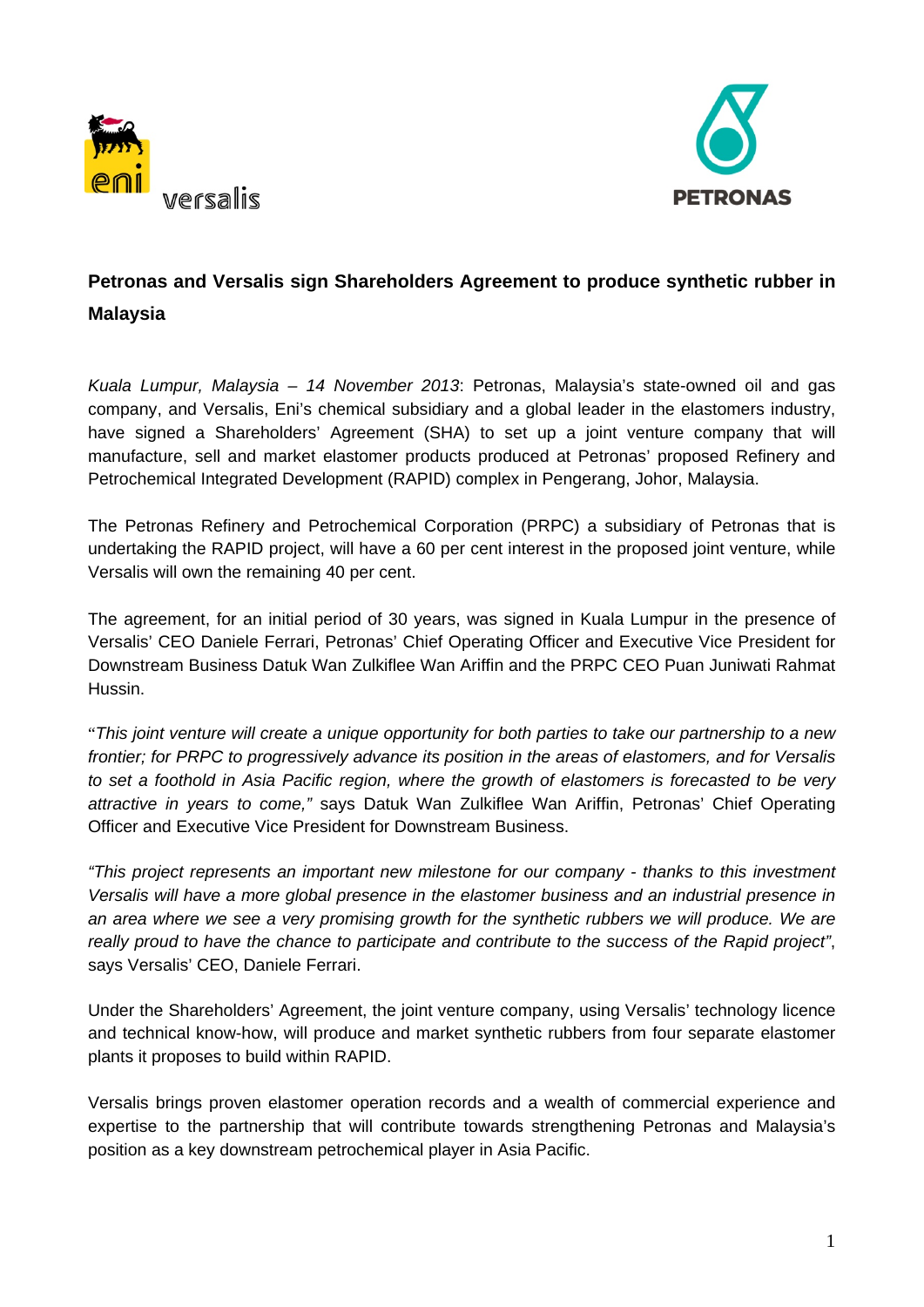## **Notes**

# **About RAPID project**

The proposed RAPID project is Petronas' largest liquid-based green-field downstream undertaking in Malaysia. It will have a 300,000-barrel per day refinery to supply the petrochemical complex, as well as producing a host of refined petroleum products, including gasoline and diesel that meet the Euro 4 and Euro 5 fuel specifications. The petrochemical component of the project will allow Petronas to expand its products portfolio from commodity petrochemicals to premium differentiated and specialty chemicals, capitalising on the growing demand for these higher value products in Asia Pacific.

## **About Petronas**

Petronas is the national oil and gas company of Malaysia and is wholly-owned by the Government of Malaysia. Together with its subsidiaries and associated companies, Petronas, a Fortune Global 500® company, has fully integrated oil and gas operations in a broad spectrum of the oil and gas value-chain.

Its business activities include the exploration, development and production of crude oil and natural gas in Malaysia and overseas; the liquefaction, sale and transportation of LNG; the processing and transmission of natural gas and the sale of natural gas products including power generation; the refining and marketing of petroleum products; the manufacture and sale of petrochemical products; the trading of crude oil, petroleum products and petrochemical products; and shipping and logistics relating to LNG, crude oil and petroleum products.

Petronas strives to contribute to the well-being of the people and nations wherever it operates by developing and adding value to oil and gas resources in a manner that carefully balances commercial, environmental and social considerations.

#### **About Versalis**

Versalis (Eni) is interfacing with markets through globally-oriented strategies and a market-driven product portfolio. It leads the industry in manufacturing intermediates, polyethylene, styrenics and elastomers and is entering the green chemicals and polymers industry partnering with worldwide biotech companies. Versalis prides itself on its wide range of proprietary technologies, widereaching distribution network and after-sales assistance.

As part of its new strategy, the company aims to gain a leadership position in fast-growing markets by leveraging its technological and industrial expertise. In Asia, Versalis has entered into partnership with global petrochemical producers for development of its elastomer division.

**Company Contacts:** 

**Eni Press Office***:* **Tel. +39.0252031875 – +39.0659822030 Toll-free number for shareholders (from Italy): 800940924 Toll-free number for shareholders (from abroad): +800 11 22 34 56 Switchboard: +39.0659821** 

**ufficio.stampa@eni.com segreteriasocietaria.azionisti@eni.com investor.relations@eni.com**

**Website: www.eni.com**